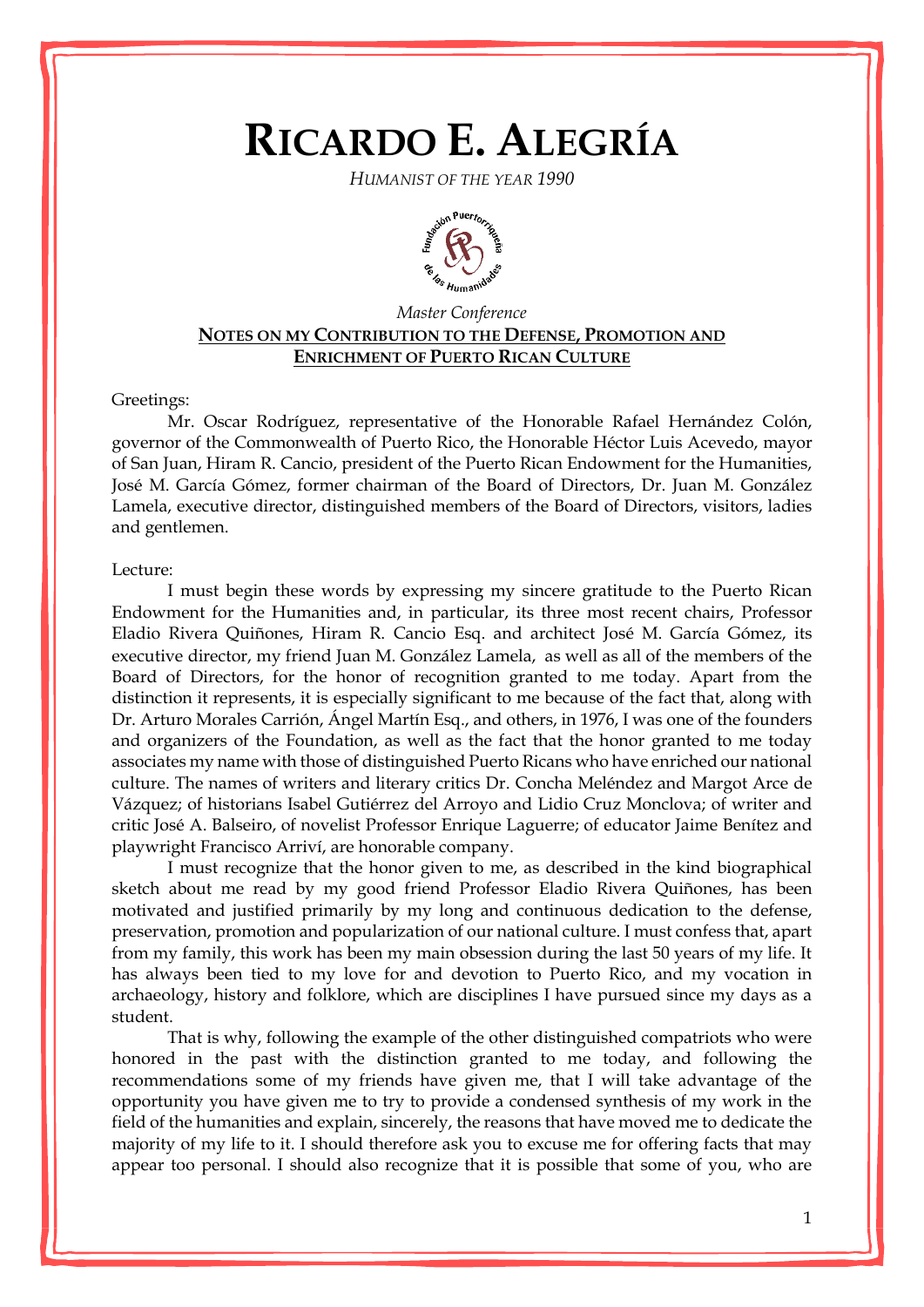listening to me today, do not share all of my points of view and my interpretations of the cultural situation of Puerto Rico, but these are nothing more than my sincere interpretations and never had any other objective than to contribute to strengthening the national awareness of my fellow citizens, and spreading the most valued examples of our culture to other Puerto Ricans, to our brother nations in the Spanish Americas, to Spain, and to other nations. The only reason for taking on this task has been my pride and love for Puerto Rico and its national culture, and a firm belief that you cannot love and serve what you do not understand.

This patriotic vocation was motivated and stimulated by my parents. I was born and lived, until I entered the University, in Old San Juan, in front of Plaza de Colón, in the historical triangle formed by the San Cristóbal Fort, the Puerto Rico Casino, where today we find the José Julián Acosta School and the Municipal Theater, the cultural center of San Juan in the 1920s and 1930s. My mother, Celeste Gallardo, came from an old San Juan family that owned a sugar cane estate in Loíza. She was proud of her family, and both she and my Aunt Elisita passed on to me the family history and the traditions and folklore of Old San Juan and Loíza. My father, José S. Alegría, was born in Dorado and had been raised in Barceloneta, where his father was mayor. Although he studied and practiced law, he was mainly a poet, journalist and politician. He was one of the founders of the Nationalist Party and was its president in 1927. Later, he represented the Liberal Party in the House of Representatives, was president of the Puerto Rico Casino, and was director of the magazine *Puerto Rico Ilustrado*.

My house on San Francisco Street, in front of Plaza de Colón, was the site of discussions that included outstanding intellectuals such as Emilio S. Belaval, Rafael López Sicardó, Augusto Rodríguez, Rafael Ríos Rey, and others. Personalities such as Pedro Albizu Campos and other political leaders also visited. My father had one of the best private libraries on the island and scholars such as Antonio S. Pedreira, Lidio Cruz Monclova and Rafael W. Ramírez made use of it. The walls of the house were adorned with paintings by José Campeche, Francisco Oller, Jordán, López de Victoria, Díaz Mackena and other outstanding artists of ours, when there was still no way to put a value on Puerto Rican art.

It was in this environment that my love and understanding of Puerto Rican culture began. In those years, I learned about the struggle by the island's intellectuals to defend and preserve our culture.

These were the years of the struggle to maintain Spanish as the language of Puerto Ricans. As a child, I read and heard, without understanding much, of my father's controversies in the press with the Commissioner of Public Education, who, following specific instructions from Washington, insisted on the anti-pedagogical theory of teaching all elementary school materials in English.

Recently, it is with some surprise that I have read and heard some people say that our culture has not needed defending because it has never been threatened. That our mother language, Spanish, needs no defense. These people apparently do not know some of the chapters of our history. They do not know how in 1899, shortly after the invasion of U.S. troops, Dr. Victor Clark, president of the Education Council that the United States Government had established to replace the one inherited from Spain, had said in his report:

"...The majority of the people on the island do not speak pure Spanish. Their language is a *patois* almost unintelligible to natives of Barcelona and Madrid. It has no literature of its own and has little value as an intellectual medium. It is possible that it would be almost as easy to educate these people away from their *patois* in English as it would be to educate them in the elegant language of Castile. Apart from a small minority educated in Europe and imbued with European ideals of education and government, we cannot anticipate active resistance to the introduction of the American Educational System and the English language."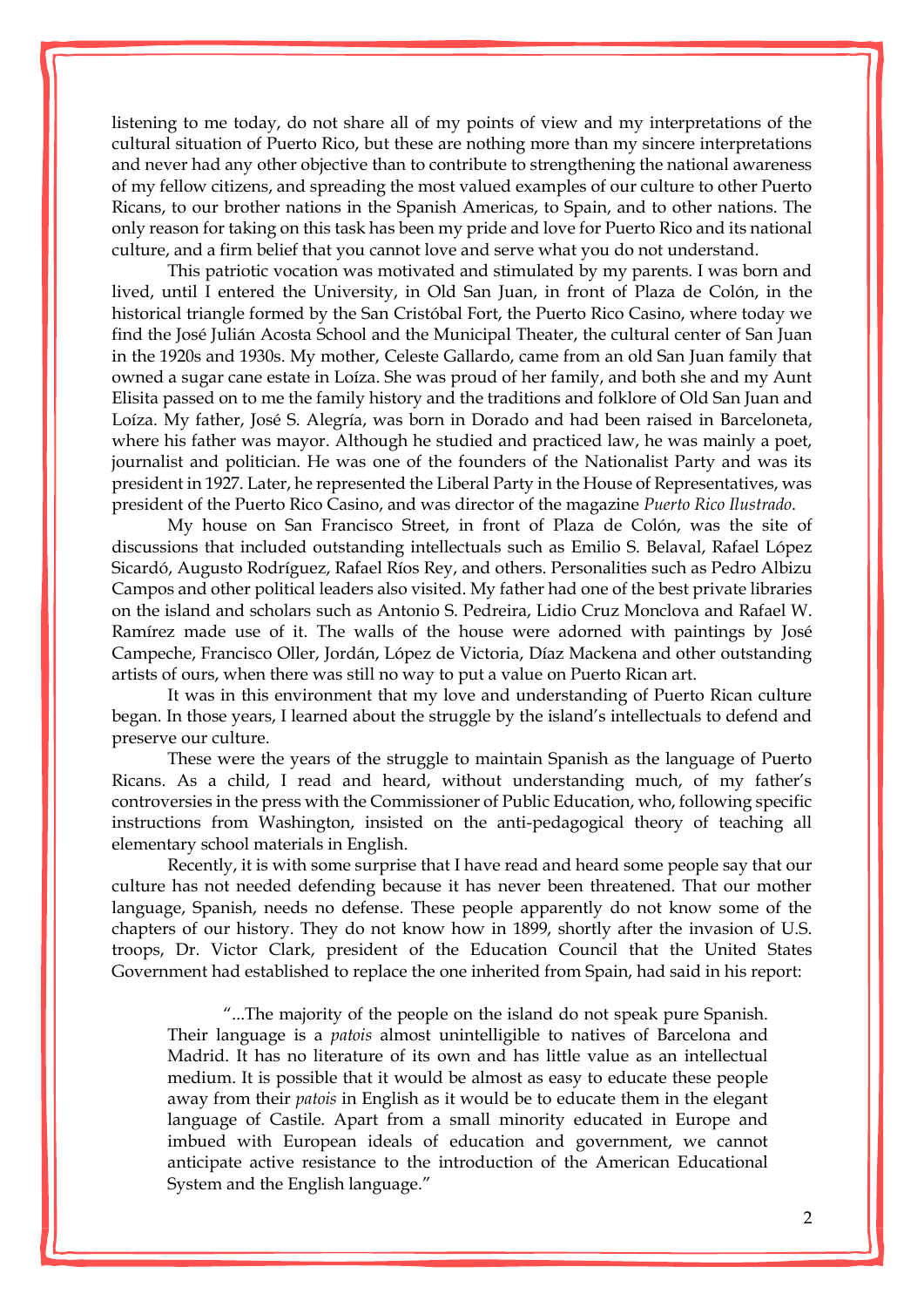After hearing these expressions, did our intellectuals of the early decades of the 20<sup>th</sup> century not have to defend our culture and our mother tongue? Mr. Clark was not just any American whose opinion did not raise cause for concern. I repeat, he was president of the Education Council.

[There is more historical evidence to show that it was necessary to defend our culture and our language from the strong and planned attempts at assimilation on the part of the United States Government and its representatives and collaborators in Puerto Rico.]

It can be argued that Mr. Clark was the product of the military government that the United States imposed on us after the occupation. In 1901, distinguished U.S. educator Dr. Martin Brumbaugh, appointed Commissioner of Public Education in Puerto Rico by the president of the United States, under the civil government, supported Clark's opinions when he said, in his report on education on the island: "The people speak a very imperfect Spanish. The rural teachers and many of the grade schools have the same *patois*."

It is worth noting that later Mr. Brumbaugh recognized the love that Puerto Ricans had for their mother tongue.

We shouldn't think that the U.S. government's educational policy had a perverse purpose. It reflected what had been done before in the territories of Arizona, New Mexico and Texas, when they were taken from Mexico and incorporated into the United States. These territories were destined to become states, and for that it was necessary, as it was repeated time and again, in every discussion of the topic, for Americanization to precede political integration. English, the de facto official language of the United States, was and continues to be the key to Americanization.

Another measure implemented by Commissioner Brumbaugh in the schools of Puerto Rico, with the purpose of accelerating Americanization, was something called "patriotic exercises." In his interesting report, he said:

"...raising the flag is the signal that school has begun and the flag waves throughout the session. Students sing America, Hail Columbus, the Star Spangled Banner and other patriotic songs."

Another favorite exercise, he continued, "was the pledge to the United States flag every morning when entering the school and pledging allegiance to the great republic it represents." The Commissioner also proudly related "other patriotic exercises" that took place to mark the birthdays of Washington, Lincoln, etc., and, proud of fulfilling his mandate of Americanization, he told the Secretary of the Interior: "At least 25,000 children participate in these exercises and perhaps 50,000 citizens join in these patriotic demonstrations." And he emphasized, with pride, "The exercises have done much to Americanize the island, more than any other agency. Young minds are being molded to follow Washington's example."

Although I entered elementary school some years after Mr. Brumbaugh began his "patriotic exercises," I suffered the impact of them. They had on me, and I'm sure on many other students, an effect that was contrary to what Mr. Brumbaugh expected and proudly announced. Yes, I admired the figures of Washington, Jefferson, Patrick Henry, Lincoln and other patriots, but I knew, because my father had taught me, that in Puerto Rico we also had national heroes who had sacrificed and struggled for Puerto Rico. It wasn't Lincoln who had abolished slavery in Puerto Rico, as they made us believe, but rather the struggle of Betances, Acosta, Baldorioty and Ruiz Belvis; it was not Washington who had fought for Puerto Rico's freedom, but rather the heroes of the Grito de Lares, Betances, José de Diego and the man who was agitating in those years, Pedro Albizu Campos. Their portraits were not in the schools alongside those of Washington and Lincoln, but they were in my thoughts, and they hung on the walls of my father's office.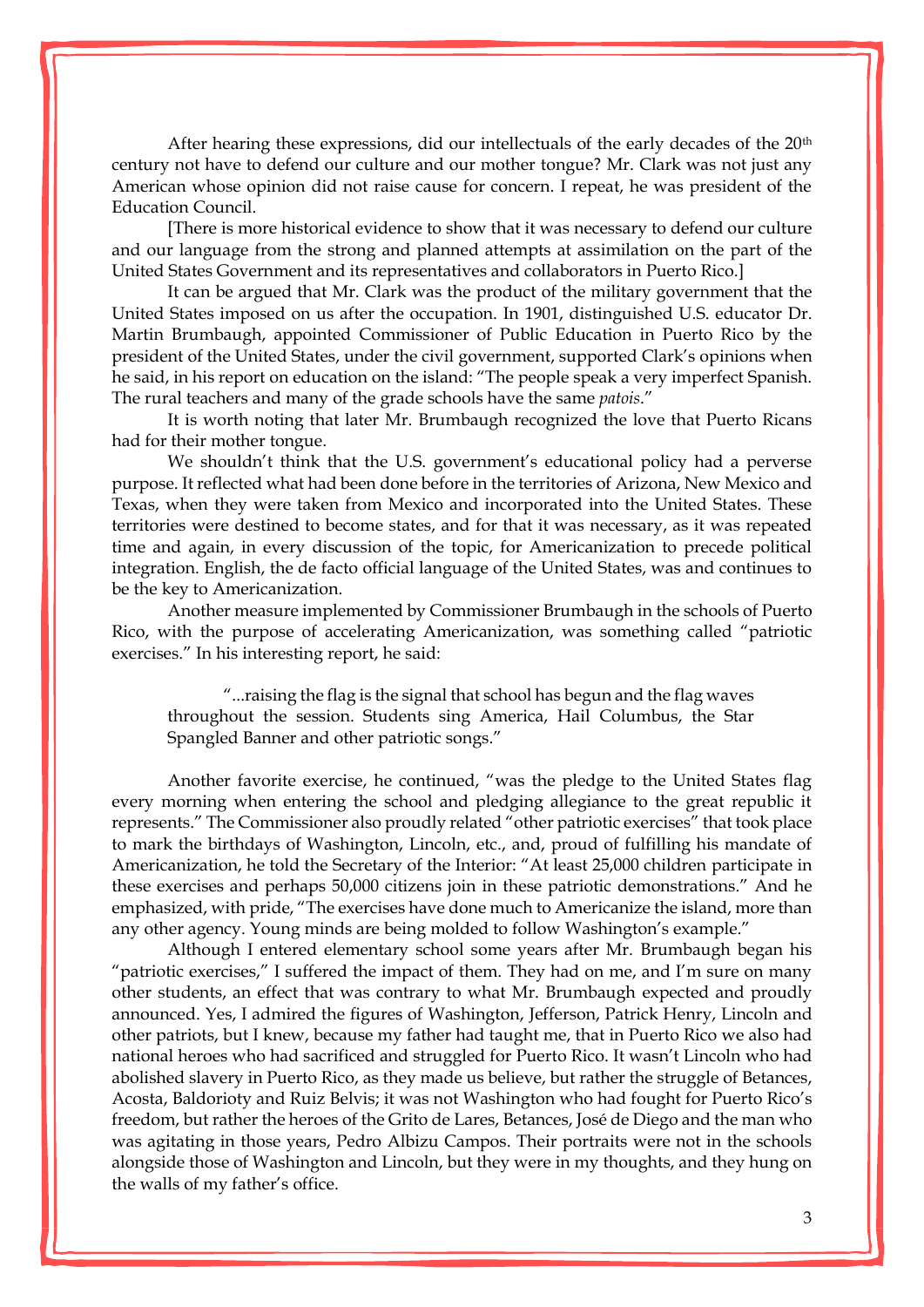I attended elementary school in the public school in Old San Juan, at the José Julián Acosta School and at the Román Baldorioty de Castro School. The pedagogical method imposed on us, such as teaching arithmetic, geography and history in English, as well as the textbooks, in which we never saw ourselves represented, encouraged an inferiority complex that still characterizes many of our compatriots and a rebellion that made us not want to learn English.

In those years, the second semester of classes began in the first days of the year, and Three Kings Day, like our historical anniversaries, was a school day. It took a general strike and a life lost to have November 19, Puerto Rico Discovery Day, declared a holiday.

I arrived at Central High School in the years when bubbling nationalism was at its peak, the years of shootouts in Río Piedras, the assassination of Colonel Riggs and the nationalists Beuchamp and Rosado, and the Ponce Massacre.

There I had the privilege of studying with Antonio Sarriera, with José Colón and with Inés María Mendoza. It was under her guidance that I began studying Puerto Rican literature, reading *El jíbaro* by Manuel Alonso. It was during those years that teaching licenses were cancelled for making patriotic statements in defense of teaching in Spanish, our mother tongue, before a committee that investigated the political situation on the island. Some of us students published a letter of protest in *El Imparcial* that earned us a suspension.

About that time, specifically in 1937, President Franklin D. Roosevelt wrote to educator José M. Gallardo, a Puerto Rican who had lived for nearly thirty years in the United States, and who had been appointed Commissioner of Public Education, and reiterated the need for Puerto Ricans to learn English. In the same message, he reminded him that English "is the language of our nation" and he repeated that Gallardo was appointed with the understanding that "English is the official language of our nation."

Given those instructions, Commissioner Gallardo set aside the plan imposed years earlier by José Padín and tried to impose English. His plan failed and Washington was angry. A Senate Committee visited the island to see how things were going and one of the senators could not understand how, after more than 40 years of U.S. rule, the valet who waited on him in the hotel could not speak English. Commissioner Gallardo lost his usefulness when, in a statement before a Senate committee in the United States, he had the courage to recognize failure and declare that:

"...the greatest error of all is thinking that we can achieve true bilingualism. In Puerto Rico, it is impossible to achieve a situation in which the people can dominate the two languages equally well."

Secretary of the Interior Harold Ickes wrote to Gallardo, scolding him for his statements, saying:

"I am very disappointed and I will, of course, have to fulfill my obligation to inform the president of my feelings."

Shortly thereafter, Commissioner Gallardo had to resign his educational post.

Several years later, in 1946, another chapter occurred in the history of our defense of Spanish and our culture. The Legislature, then dominated by the Popular Democratic Party, approved a bill by Senator Rafael Arjona Siaca that established Spanish as the language of instruction. The interim governor vetoed it and the Legislature approved it over the governor's veto. Under the laws of Puerto Rico of the time, the bill then had to be considered by the President of the United States, Harry S. Truman. When he vetoed the law providing for Spanish as the language of instruction, Truman said something that is still relevant today: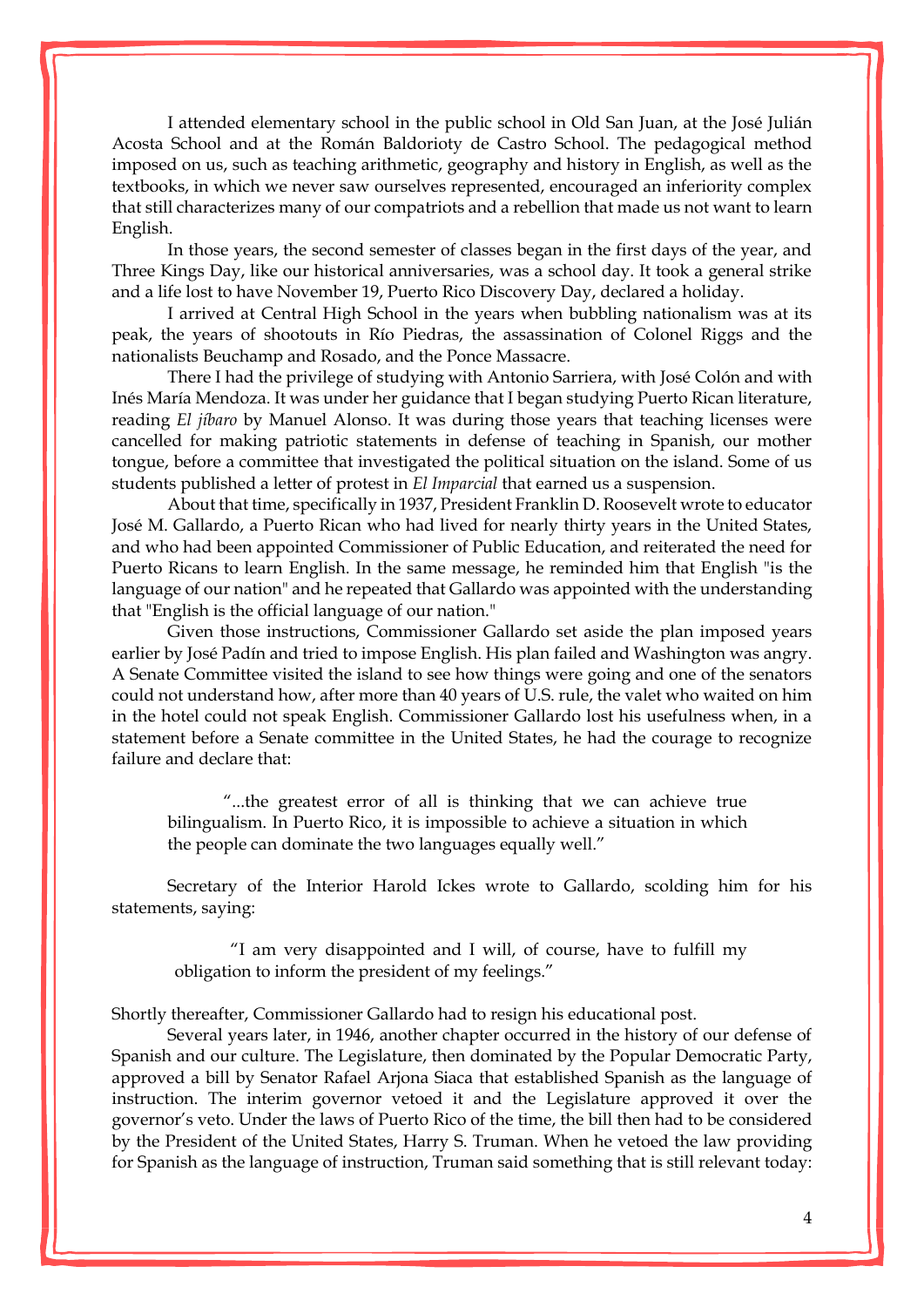"...the solution to Puerto Rico's political status can be complicated and its solutions set back by the adoption now of a new linguistic policy."

Once again, politics prevailed over culture and education.

An outstanding U.S. educator, Dr. Algerman Coleman, sent by the U.S. government to study the problem of teaching in English after the failure by Dr. Gallardo, criticized the educational system he found and bravely said:

"The text books used in the schools are all foreign to the lives of young people on the island."

He also talked about the policy behind teaching in English and said:

"When someone has proposed a more limited but perhaps more achievable objective, they have been accused of being anti-American by those who look at teaching in English from a point of view that is not educational."

But the situation did not end there. In 1946, President Truman, who had vetoed the legislation for teaching in Spanish, appointed, based on the recommendation of Governor Jesús T. Piñero, Professor Mariano Villaronga as Commissioner of Public Education. Everyone in Puerto Rico knew that Mr. Villaronga was in favor of teaching in Spanish, so a committee of the leaders in favor of the political assimilation of Puerto Rico traveled to the United States, visited the Senate and ensured that the nomination was not confirmed.

It was not until 1949, when Governor Muñoz Marín named him Commissioner of Public Education, that teaching in Spanish was made the official policy through a department notice, with subsequent political protests and interpretations.

The purpose of this review is to show that the preservation and defense of our mother tongue, Spanish, has had and continues to have political repercussions. And some still say there is no need to defend our culture! But let's return to our story.

In 1939, after spending a semester in the Polytechnic Institute in San Germán, I enrolled at the University of Puerto Rico. There, I experienced the activities of the campaign and triumph of the recently created Popular Democratic Party. I helped by correcting proofs of *El Batey* in the La Democracia building during the elections, and because I was not old enough to vote, I acted as a "runner" directing voters to their respective polls. After the PDP's triumph, the university administration wanted to appease the students and several of us were put in charge of organizing the first Student Council, of which I was a member for several years and its secretary. In 1940, along with Luis Muñoz Lee, I founded the magazine *Caribe*, which lasted for three years. The purpose of the magazine was to highlight our history and culture. An editorial in the magazine proposed the creation of a Center for Puerto Rican Studies.

That was when I decided to study archaeology and history. My professors, Rafael W. Ramírez, Sebastián González García, Lidio Cruz Monclova and Gustavo Agrait, influenced my decision. Another one of my professors, Jaime Benítez, also had a great influence on my formation.

I helped my history professor, Rafael W. Ramírez, in the small museum he organized as a workshop for his class.

In 1941, I won the Puerto Rican Athenaeum Prize in a contest about the history of Puerto Rico.

During my college years, I organized a group of archaeologists to undertake explorations around the island and I also fought against the racial prejudice that some college fraternities had imported from other educational centers.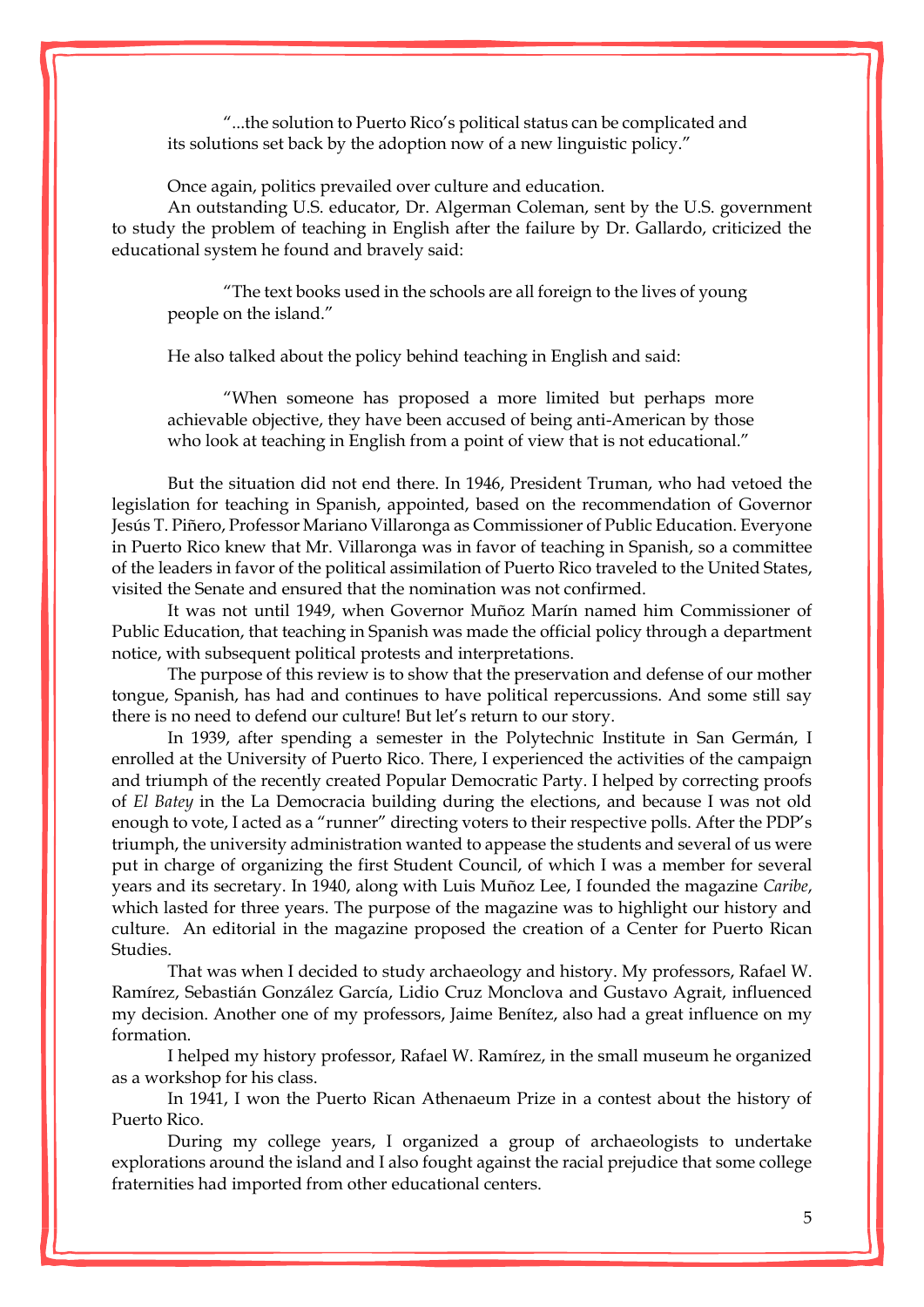This fight led me to create a fraternity that was free of racial and social prejudice. In selecting a symbol, we set aside the heraldic shields that are traditionally used and selected a petroglyph from our indigenous people, showing a man without color, race or social status. Now, that fraternity is 50 years old.

In the middle of 1942, I left for the United States to begin my graduate studies in anthropology. I had tried to go to Mexico, but the circumstances of the war prevented it, and I decided to go to the University of Chicago, which at the time was the favored graduate school at the University of Puerto Rico.

In Chicago, I spent three and a half years studying anthropology, history, archaeology and museum management. I had the privilege of studying with great teachers such as archaeologist Fay Cooper Cole, social anthropologist Robert Redfield and physical anthropologist Wilton Krogman. I also attended lectures by Melville Herskovits that were the precursor to studies about blacks in the United States. I did archaeological excavations in southern Illinois, and I lived on a Winnebago Indian reservation in Wisconsin. For two years, I participated in a workshop and course at the Field Museum in Chicago and helped mount an exhibition.

I returned at the end of 1946 with a master's degree in anthropology with a specialization in archaeology. I had made trips to various museums in the United States, studying the Antillean archaeological collections and obtaining donations of archaeological and ethnographic objects for the University of Puerto Rico Museum.

Upon my return, I was named assistant director of the U.P.R. Museum, which I reorganized, and shortly thereafter, when I became director, I renamed it the Museum of Anthropology, History and Art. I founded the University's Center for Archaeological and Ethnological Research. During those years, I undertook excavations in Luquillo, Loíza, Utuado and Ponce. In Loíza, in the María La Cruz cave, the first evidence of the existence of a pre-agricultural, pre-ceramic culture in Puerto Rico was discovered. At the Hacienda Grande site, we found the oldest evidence of the first agricultural people on the island, called the Hacienda Grande Culture. In Utuado, the Taino plazas and bateys were re-excavated and efforts began to acquire the site and begin its restoration. In Ponce, we also did an excavation in the Cañas area.

In those years, I met and married Mela Pons, who has been my companion and most assiduous collaborator ever since. Not only has she illustrated my books, but she has also been responsible for artistically installing all of the exhibitions I have organized and has designed the museums I have founded.

From our marriage came Ricardo, a lawyer, and José Francisco, a social anthropologist. With the award I won in a contest in Spain, I published my first book, *La Fiesta de Santiago Apóstol en Loíza*, which was also the basis for a documentary that is today the oldest documentary filmed in color.

*La Fiesta de Santiago Apóstol en Loíza* was aimed at studying and spreading awareness of an example of a contribution of the black culture to our island.

Remembering my studies of Indians in elementary school, which presented them as if they were the Indians of the films of the American West, I wrote the book *Historia de nuestros indios*, which my wife, Mela, illustrated, to try to do justice to the story of our Indians. Since then, in our schools the culture of the indigenous people who populated our land has been studied.

In the 1940s in the University Museum, for the first time we had retrospective exhibitions of Puerto Rican painting from José Campeche to Rafael Tufiño. We also had permanent exhibitions on famous men of Puerto Rico, including Hostos, Betances, Tapia, Brau, Muñoz Rivera, De Diego and Barbosa. There were permanent exhibitions on popular imagery, arts and crafts and the black heritage in the Santiago Apóstol Festival in Loíza.

These cultural activities also had to be defended. We were criticized for using taxpayer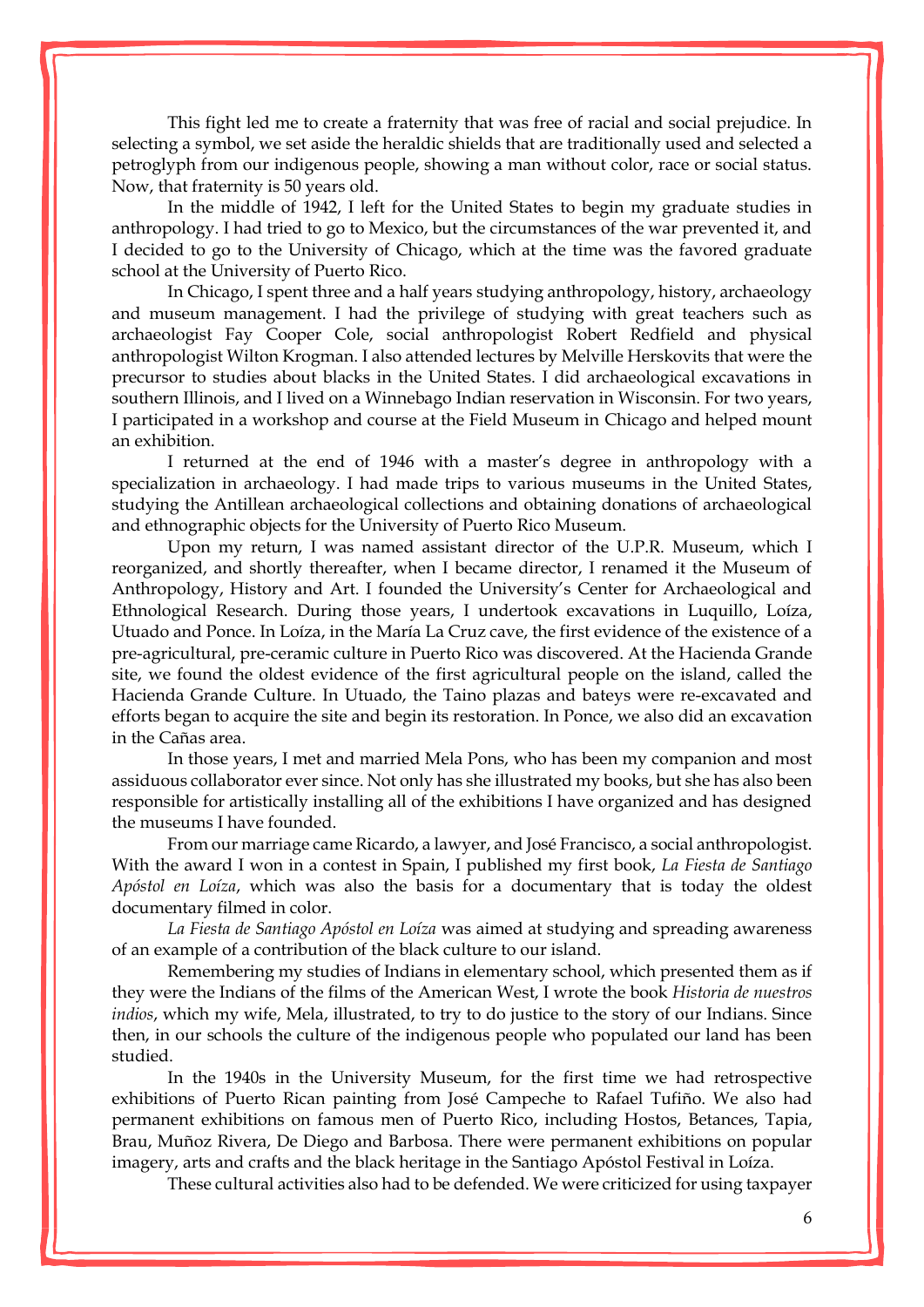money to dig up "primitive" objects of Indians, that we exhibited carvings of saints as if they were art objects, and that we made a book and a film about a black festival. At the same time, in Loíza we were accused of saying there were elements of African culture in their culture. The time had not arrived for black studies.

In 1953, I received a Guggenheim Fellowship to study for my doctorate. I tried once again to go to Mexico, but I could not, so I decided to go to Harvard. There I had the opportunity to study under one of the most outstanding archeologists of the Americas, Dr. Gordon Willey, as well as social anthropologist Clyde Kluckhohn and physical anthropologist Earnest Hooton. I stayed at Harvard for almost two years and, in addition to taking doctoral courses, I had the opportunity to install the exhibition of Antillean archaeology in the Peabody Museum.

I returned in the middle of 1954, and not long afterward a controversy began over the recommendation by Governor Luis Muñoz Marín to create an Institute of Puerto Rican Culture.

The idea of creating a governmental institution to contribute to the preservation and defense of our culture was the product of the inspiration of Inés Mendoza de Muñoz Marín, and it had the support of people such as Arturo Morales Carrión, Mariano Villaronga, Antonio J. Colorado and Teodoro Vidal, among others.

The news of the intention to create an Institute of Puerto Rican Culture caused a reaction similar to the one seen with the policy of teaching in Spanish, and the one to the recent declaration of Spanish as the official language. It was debated in the press and some tried, with some success, to compare Puerto Rican culture with Western and universal culture. Some denied the existence of a national culture and accused the government, in this case Luis Muñoz Marín, of being anti-American, separatist, and of trying to establish an entity to impose cultural direction that was worthy of totalitarian and communist countries. It was insinuated that it was a chauvinist action and the first step toward separating Puerto Rico from the United States.

The opponents, fearful of losing everything, tried to suppress the Puerto Rican part of the name, insisting it be called the Puerto Rican Institute of Culture.

Fortunately, the recommendation of Governor Muñoz Marín, so vilified by some at the time and so praised today, won and the Legislature, under the leadership of Ernesto Ramos Antonini and Jorge Font Saldaña in the House of Representatives and Samuel R. Quiñones in the Senate, approved the legislation and in June of 1955, the Institute of Puerto Rican Culture was formed.

Governor Muñoz Marín appointed an excellent Board of Directors consisting of anthropologist Eugenio Fernández Méndez, historian Arturo Morales Carrión, jurist José Trías Monge, novelist Enrique Laguerre and writers Salvador Tió and José Buitrago, along with Mr. Teodoro Vidal.

It was this Board that named me to organize and direct the institution. Not long thereafter, Governor Muñoz Marín confirmed my nomination. For some time, a hostile attitude toward the institution prevailed among some people. There was strong opposition to many of our programs, such as the restoration of historic zones. More than one person thought he could stop our progress, lobbying to be allowed to demolish blocks of houses between Plaza de Colón and Plaza de Armas. In Ponce, they wanted to create a "little New York." Another program that drew criticism and ridicule was the support for artisans. It was said that this kind of artistic expression was for Third World countries and that artisans' work had no artistic value that could be judged. Some professors referred to the institute as "Aguadilla in San Juan," which was, at the time, the only store selling artisans' work in the capital.

Puerto Rican theater festivals were frequently attacked and some asked that they be suspended.

We remained firm in our programs and the fact that we had been able to establish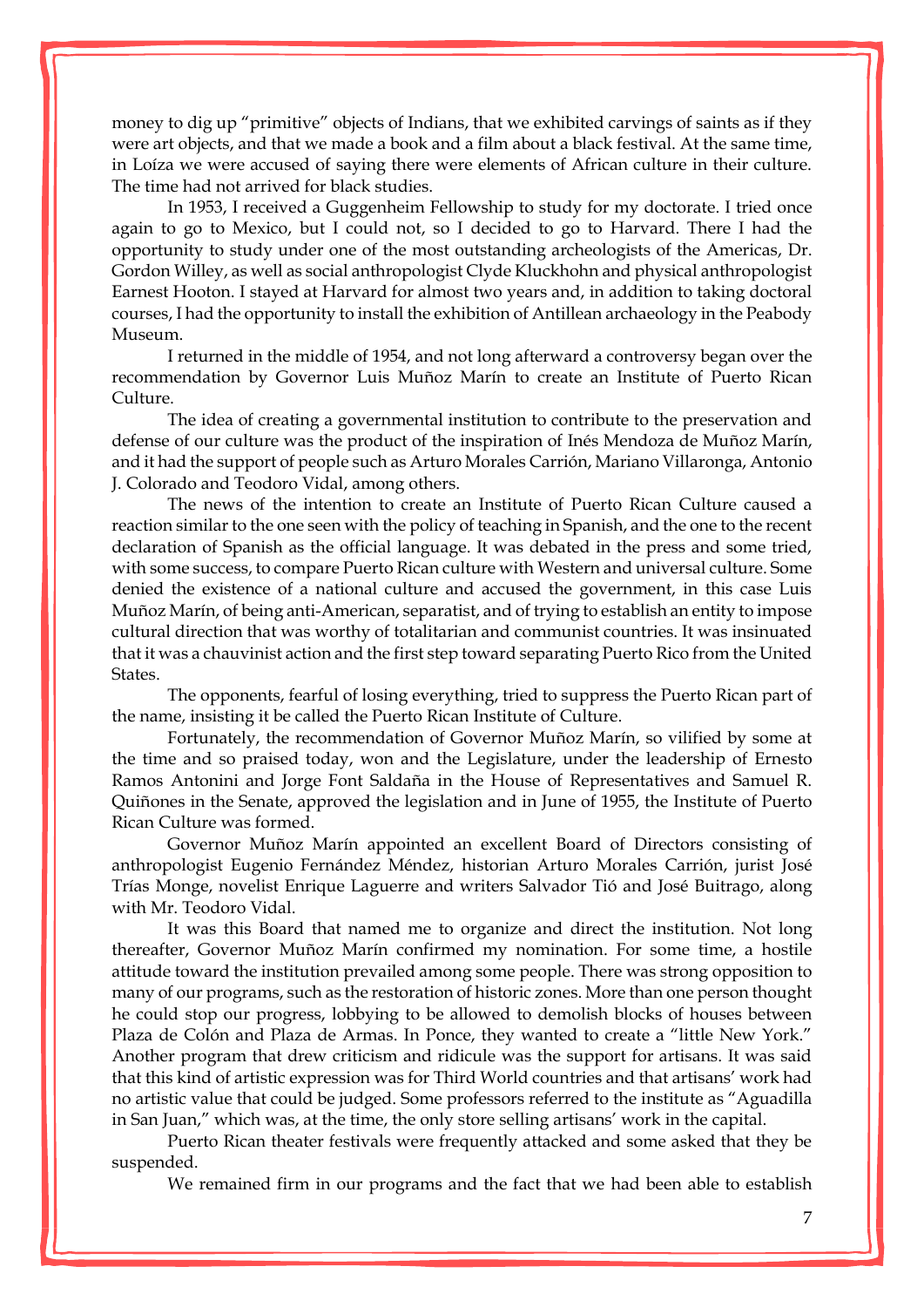cultural centers in many of the towns gave us strength that caused some politicians to begin to reconsider their attacks on Puerto Rican culture. By the late 1960s, our people had rediscovered and taken pride in their traditions. The support shown for national culture programs was part of the reason that the politicians who attacked and denigrated it began to change their attitudes and supported continuation of the institute despite changing political situations.

The Institute of Puerto Rican Culture's work to defend, preserve, support and disseminate our national culture is obvious and well known. It's enough to recall a list of achievements during the 18 years I had the privilege of directing it:

- The organization of the General Archives of Puerto Rico, directed by Luis Rodríguez Morales.
- Begin a systematic cataloging of historical documents about Puerto Rico in the Spanish Archives.
- Support for archaeological, historical and folklore research.
- Creation of the General Library of Puerto Rico.
- The formation of the best collection of historical and artistic objects gathered in Puerto Rico, rescuing some of these archaeological and artistic objects that had been abroad.
- Restoration of the most important indigenous ceremonial center in the Antilles in Caguana, Utuado.
- Foundation of the Puerto Rico School of Visual Arts.
- Publication of hundreds of books related to diverse aspects of our culture.
- Returning to the people the main Puerto Rican music of the past and present, through recordings, publications and public concerts.
- Preservation and support for Puerto Rican artisans, with fairs and exhibitions of popular art.
- Helping our people have a better understanding of the historical events and distinguished men of our nation, supporting commemorative activities and erecting monuments.
- Establishing Puerto Rican, international and avant garde theater festivals, helping to create a professional theater and an active dramatic group. Program directed with great enthusiasm and dedication by Francisco Arriví.
- Dissemination and support for visual arts through exhibitions such as the Biennial of the Engraving and shows of works by our artists in Puerto Rico and abroad.
- Restoration of some of the main historical monuments on the island.
- Contribution to the preservation and restoration of the historical zones of the island and the restoration of their buildings.
- Opening 15 museums on various examples of Puerto Rican culture.
- Support for institutions and groups dedicated to promoting various examples of our culture.
- Foundation of 76 cultural centers in towns around the island, which sponsor thousands of cultural activities.
- Creation of the first folklore ballet in Puerto Rico Areyto directed by Mrs. Irene Mclean.
- **•** Preservation and support for the use of our traditional musical instruments such as the cuatro and the tiple.
- Using an anthropological focus, we exposed society to the racial and cultural roots of our nationality and culture.
- Scholarships and economic assistance to hundreds of artists, musicians, filmmakers, dancers, writers.
- In summary, contributing through many programs and activities to give our people a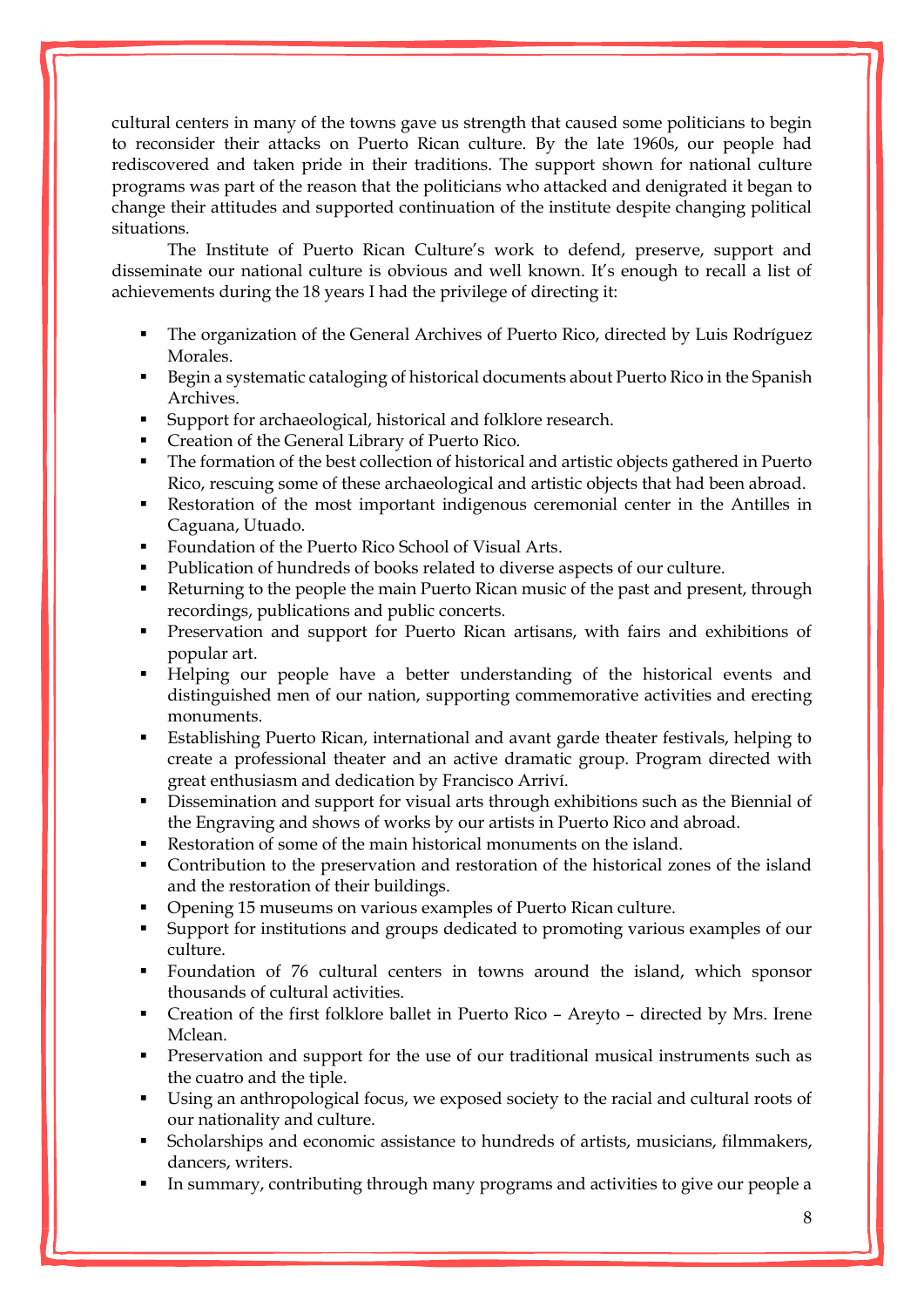better understanding of and appreciation for our history and culture, thus strengthening the national awareness.

In 1973, I came to the decision that I should retire as director of the Institute. I had organized it and had directed it for 18 years under four governors: Luis Muñoz Marín, Roberto Sánchez Vilella, Luis A. Ferré and Rafael Hernández Colón. I thought it was time for another person with new ideas and other perspectives. I sincerely believed that the institution had acquired enough prestige and had been so firmly established in our society that it could not be damaged. Governor Rafael Hernández Colón did not want me to leave public service and asked me to think of another institution that could carry out the functions that the Institute had not been able to do. I remembered our difficulty in being able to integrate the work of the I.P.C. with the University and the Departments of Public Education and Parks and Recreation. Thus arose the idea of the Office of Cultural Affairs. It would have the rank of Secretary in the government and would be attached to La Fortaleza. The objective would be to coordinate the cultural activities of the various departments and agencies of government. I began the office, as always, with a modest budget and only four employees. We were able to put together a plan for Casa Blanca in collaboration with Parks and Recreation, Public Works and the Institute. Later, other projects, such as a School of Gardening, to provide true gardeners for the state government, and a Park Rangers Corps to take care of public parks, were shot down by the bureaucracy. The same happened with the walkways along the Port and along the sea on Muñoz Rivera Avenue, which we had designed and were not done until years later. Frustrated by the inactivity imposed on me by the bureaucracy, I resigned in October, 1976, to enjoy retirement after more than 30 years of public service.

It was then that I helped Dr. Arturo Morales Carrión organize the Puerto Rican Endowment for the Humanities. During my meetings with Dr. Morales Carrión, who was then president of the University, I remember that some years before he had accompanied Luis Muñoz Marín to the Virgin Islands to invite nuclear physicist Robert Oppenheimer to come to Puerto Rico and manage a Center for Advanced Studies in Puerto Rico, which Muñoz, Casals, Jaime Benítez and Dr. Roberto Busó had just created. Mr. Oppenheimer, who was already ill, declined to accept the post, leaving the plan unfulfilled. I was interested in organizing it, and in 1976 I requested an audience with the Higher Education Council, the entity that had created the Center for Advanced Studies in Puerto Rico, to ask them to reactivate the institution, but as an autonomous graduate school, and that the Caribbean be included, in addition to Puerto Rico. Members of the Council, such as Aurelio Tió, Dr. Luis Torres Oliver, Dr. Rafael Arrillaga Torréns and María Arroyo de Colón, supported the idea and named the first Board of Trustees. This consisted of Arturo Morales Carrión, Dr. Torres Oliver, Dr. Concha Meléndez, Mr. Enrique Laguerre, Dr. Francisco López Cruz, D. Fernando Chardón and painter Rafael Ríos Rey. This was the Board that hired me to organize and direct the Center for Advanced Studies in Puerto Rico and the Caribbean.

The Center awards a Master's in Arts degree with a specialization in Puerto Rican and Caribbean Studies. Also, in cooperation with the University of Valladolid, it grants a doctorate in Philosophy and Letters. In 13 years, the Center has graduated some 70 students and a good number of the graduate theses have been published by the Center and by private publishers. The Center not only offers an academic program, but also conducts a research program, produces documentary films and publications, and provides public courses and lectures. We also publish a magazine twice a year. Our library is the only one open to the public in Old San Juan.

The Center today is based in the historic building of the Council Seminary, which was restored for this purpose. We have academic and cultural conferences with various institutions and universities in Mexico, Guatemala, the Dominican Republic, the Canary Islands and Spain.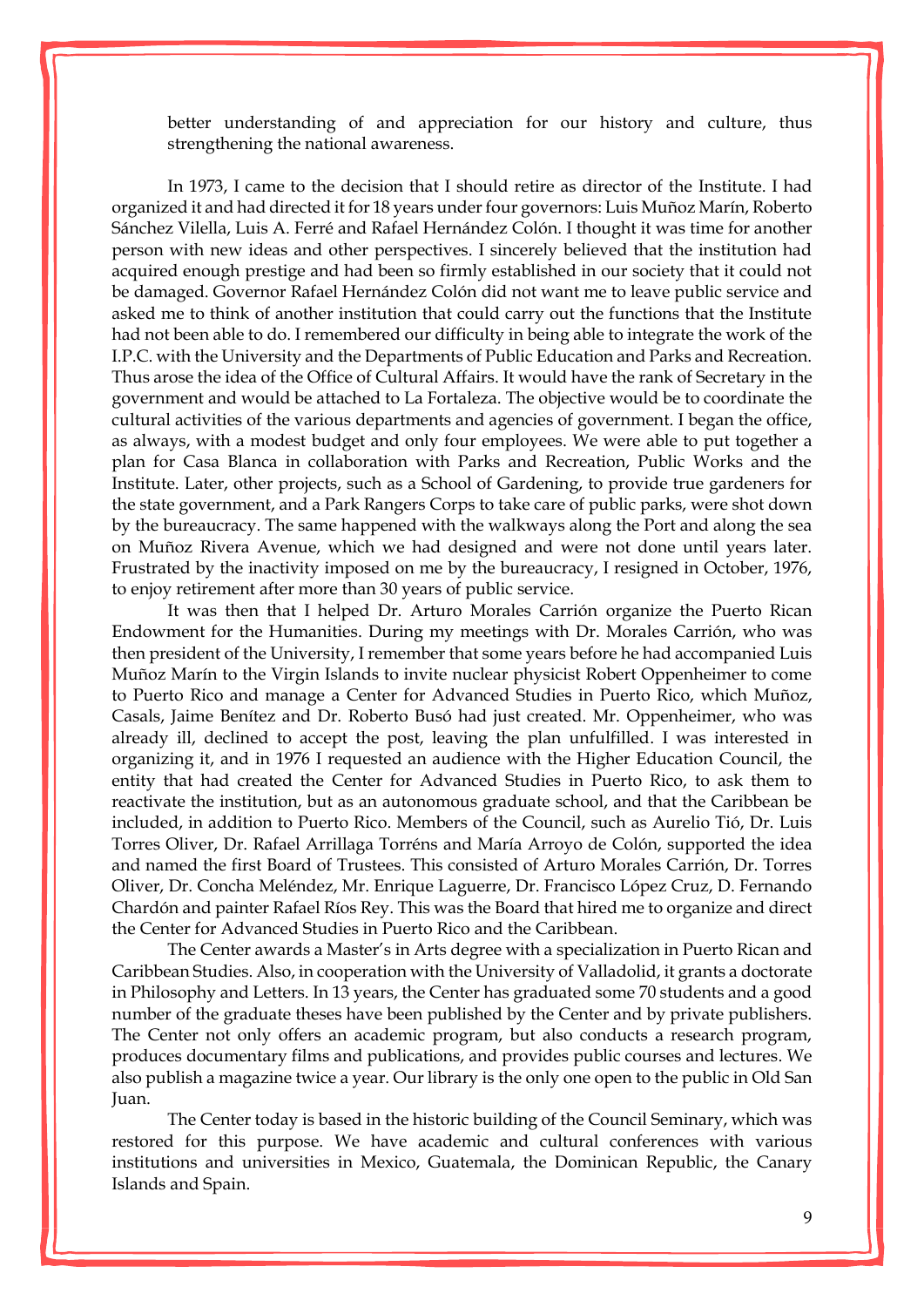The Center left its mark on the nation, as many of our graduates occupy positions of importance in our universities and colleges, as well as many cultural centers.

In 1978, after a visit to the campus of the University of Turabo, I was impressed with the environment that reigned there, as well as the faculty and student body, and I proposed to its young rector, my friend Juan M. González Lamela, the creation of a Center for Humanities Studies. The idea was enthusiastically received by the president, my friend José Méndez, and since then he has personally contributed to the popularization of the humanities disciplines and to the organization of a museum and center for humanities research.

I do not want to end this story without talking about the last two projects that now occupy my attention.

One of these is insisting that Puerto Rico should be represented as an Associate Member of UNESCO. UNESCO is a cultural institution and those nations, such as Puerto Rico, that do not have political sovereignty, can be associate members. Associate members have all the rights of the full members, except for the vote. When I began efforts some years ago, opposition again arose and, as is customary, we heard the same political arguments today that we heard with the law making Spanish our official language. It was argued that it is better to be part of the U.S. delegation than to have our own delegation. This is false. We have belonged to the U.S. delegation for many years and we have not seen a single UNESCO cultural project in Puerto Rico. Additionally, the U.S. delegation in UNESCO can only act within the regional group that includes the United States, Europe and the Soviet Union. On the contrary, if Puerto Rico had its own delegation, it would be part of the Latin American group. Some years ago, the United States withdrew from UNESCO. I continue to believe that Puerto Rico should insist on being part of this international cultural institution, which can help us with museum educational programs, libraries and health. Participation in UNESCO would unite us with others in the Spanish Americas and would provide the cultural autonomy we now have only in the field of sports.

The other project I am involved in is to give to Puerto Rico the Museum of the Americas, which will be the main anthropological museum in the Antilles and will present the history of the development of culture in the Americas, starting with aboriginal societies, the discovery and exploration of the Americas, the conquest and colonization, the participation of blacks in American societies, colonial life and the development of nationalities. The permanent halls of the Museum will culminate with a large exhibition of popular arts in the Americas.

The exhibitions will use the most advanced technology in museum management. The Smithsonian Institute will cooperate with us on a great exhibition about the American Environment, the Soviet Union will be responsible for an exhibition on the arrival of mankind to the Americas and Spain will install an exhibition on the Discovery and Exploration of the Americas. A large part of the museum, which will be housed in the historic Ballajá building, is expected to open to the public in October, 1992.

As you can see, we have continued to be active in the defense, preservation, support, enrichment and popularization of our national culture.

This work, in the humanities but also Puerto Rican and patriotic in nature, would not have been possible without the teaching and encouragement of my parents; without the historical examples of so many Puerto Ricans, such as Muñoz Rivera, De Diego, Pedreira, Rafael W. Ramírez, Cruz Monclova, Tomás Blanco, Margot Arce, María Teresa Babín, Salvador Tió, Arturo Morales Carrión and many others who showed the way. Nor can I forget the encouragement offered by my professors, such as Sebastián González García, Gustavo Agrait and Jaime Benítez, as well as the knowledge provided by my anthropology and archaeology professors at Chicago and Harvard. The help and support always offered by Inés Mendoza and Luis Muñoz Marín, as well as the confidence of the other governors during my term at the Institute of Puerto Rican Culture, as well as the members of its Board of Directors,